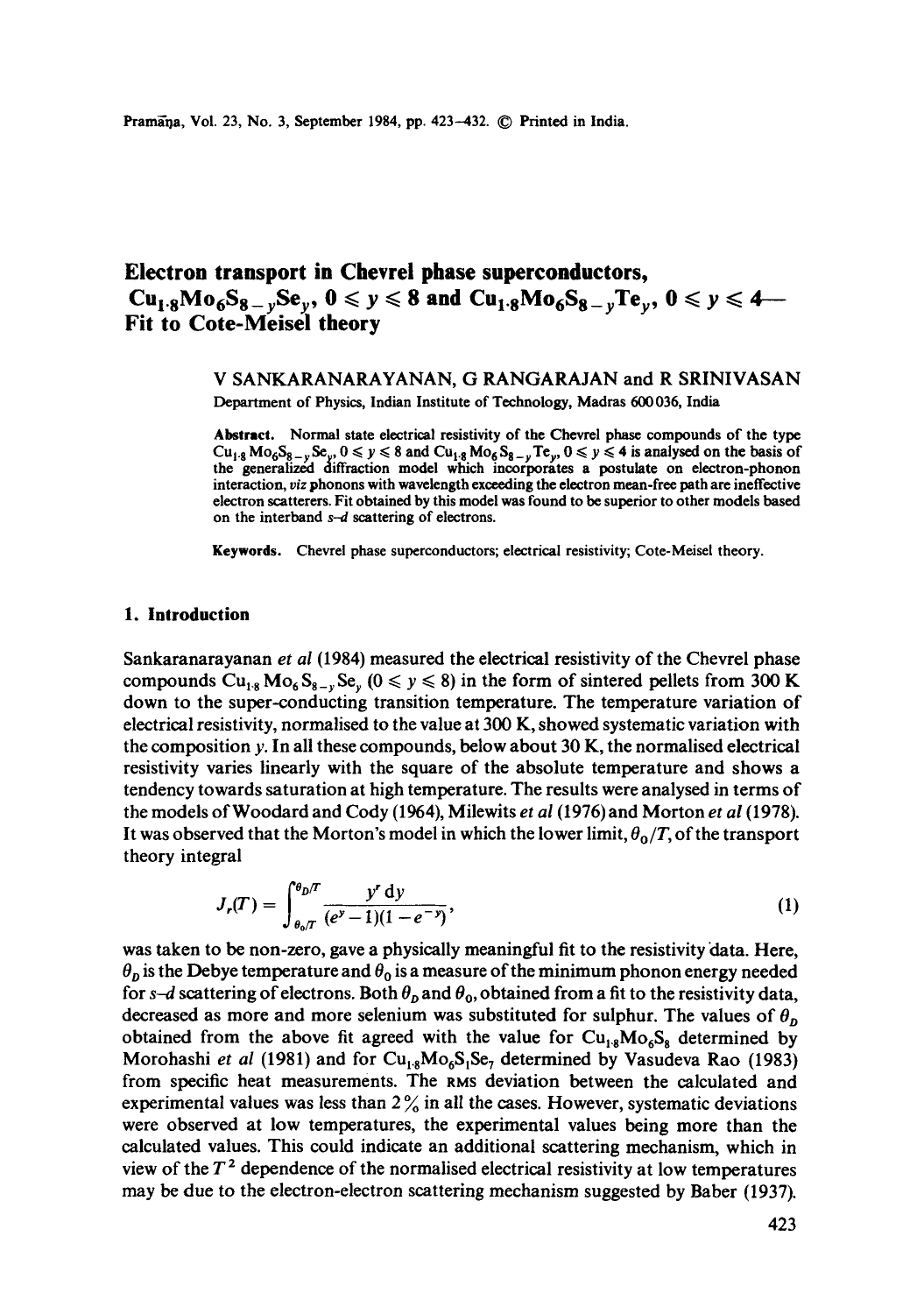# 424 *V Sankaranarayanan, G Rangarajan and R Srinivasan*

In the present paper, we report the resistivity measurements on  $Cu<sub>1.8</sub>Mo<sub>6</sub>S<sub>8-<sub>v</sub></sub>Te<sub>v</sub>$ ,  $0 \le y \le 4$ . None of the above models is able to explain the data on the above compounds. On the other hand, the Cote-Meisel (1977) model, based on the diffraction model due to Ziman with the inclusion of the Ziman-Pippard condition, not only gives a satisfactory explanation for the results of the tellurium substituted compounds; but also gives a better fit than the model proposed by Morton *et al* (1978) for the selenium substituted compounds.

#### **2. Experimental results**

The preparation and the technique used to measure the electrical resistivity of the Chevrel phase compounds have already been described in an earlier paper (Sankaranarayanan *et al* 1982, 1984). Figure 1 shows the electrical resistivity of  $Cu_{18} Mo_{6}S_{8-y}Te_{y}$  for  $0 \le y \le 4$ . The resistivity in each case is normalised to the value at 300 K. Figures 2 and 3 show plot of normalised resistivity as a function of  $T^2$  at low temperature. The linear relation between resistivity and  $T^2$  is apparent from the figures and is similar to the behaviour observed in the selenium substituted compounds



**Figure 1.** Variation of normalised electrical resistivity of  $Cu_{1.8} Mo_{6}S_{8-y}Te_{y}$ ,  $1 \le y \le 4$  as a function of temperature, points-experimental, continuous curve-fitted to Cote-Meisel theory.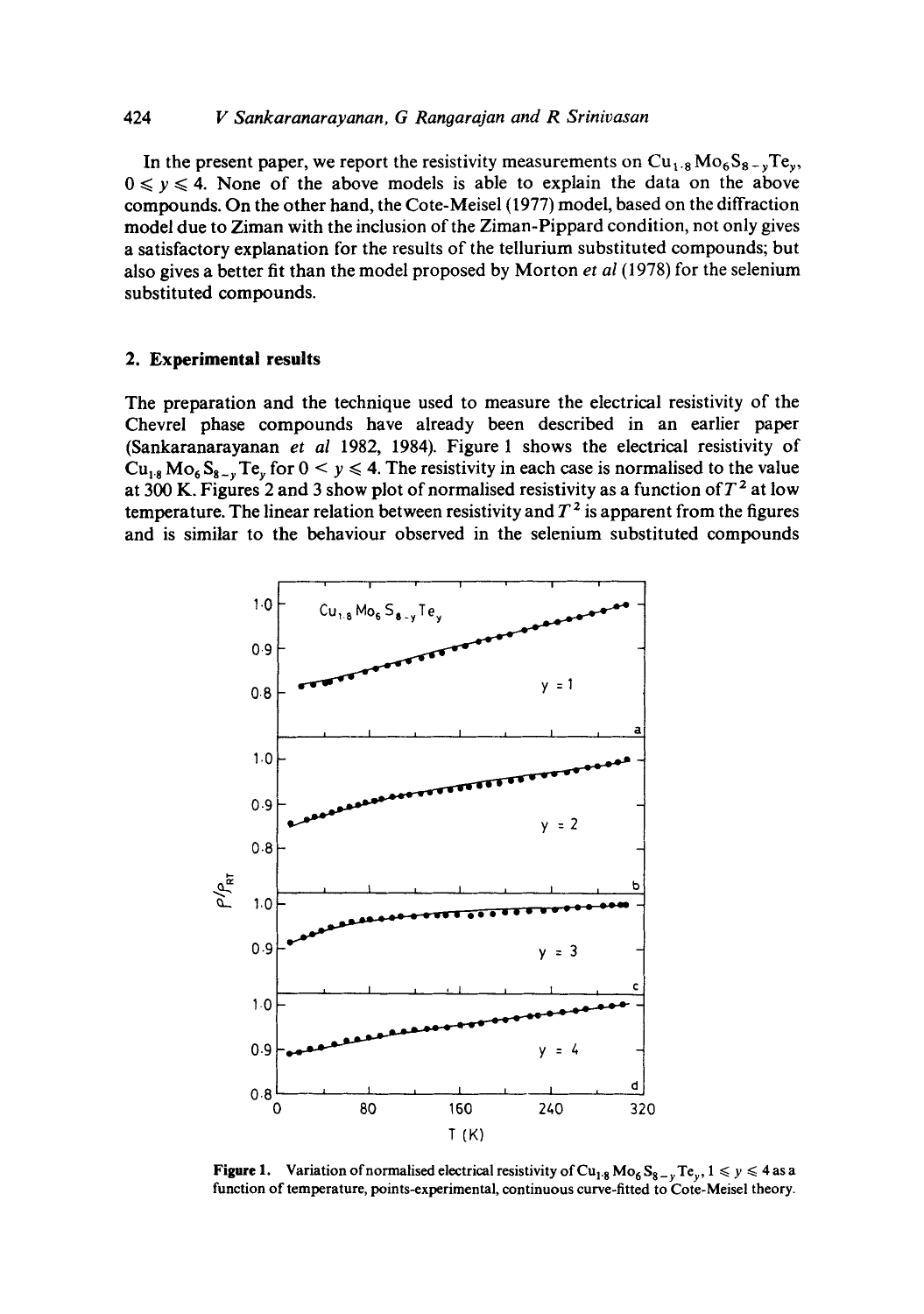

**Figure 2.** Variation of normalised electrical resistivity of Cu<sub>1.8</sub> Mo<sub>6</sub>S<sub>8 – y</sub> Te<sub>y</sub> as a function of square of the temperature for  $y = 1$  and 2.



**Figure 3.** Variation of normalised electrical resistivity of Cu<sub>18</sub> Mo<sub>6</sub> S<sub>8-y</sub> Te<sub>y</sub> as a function of square of the temperature for  $y = 3$  and 4.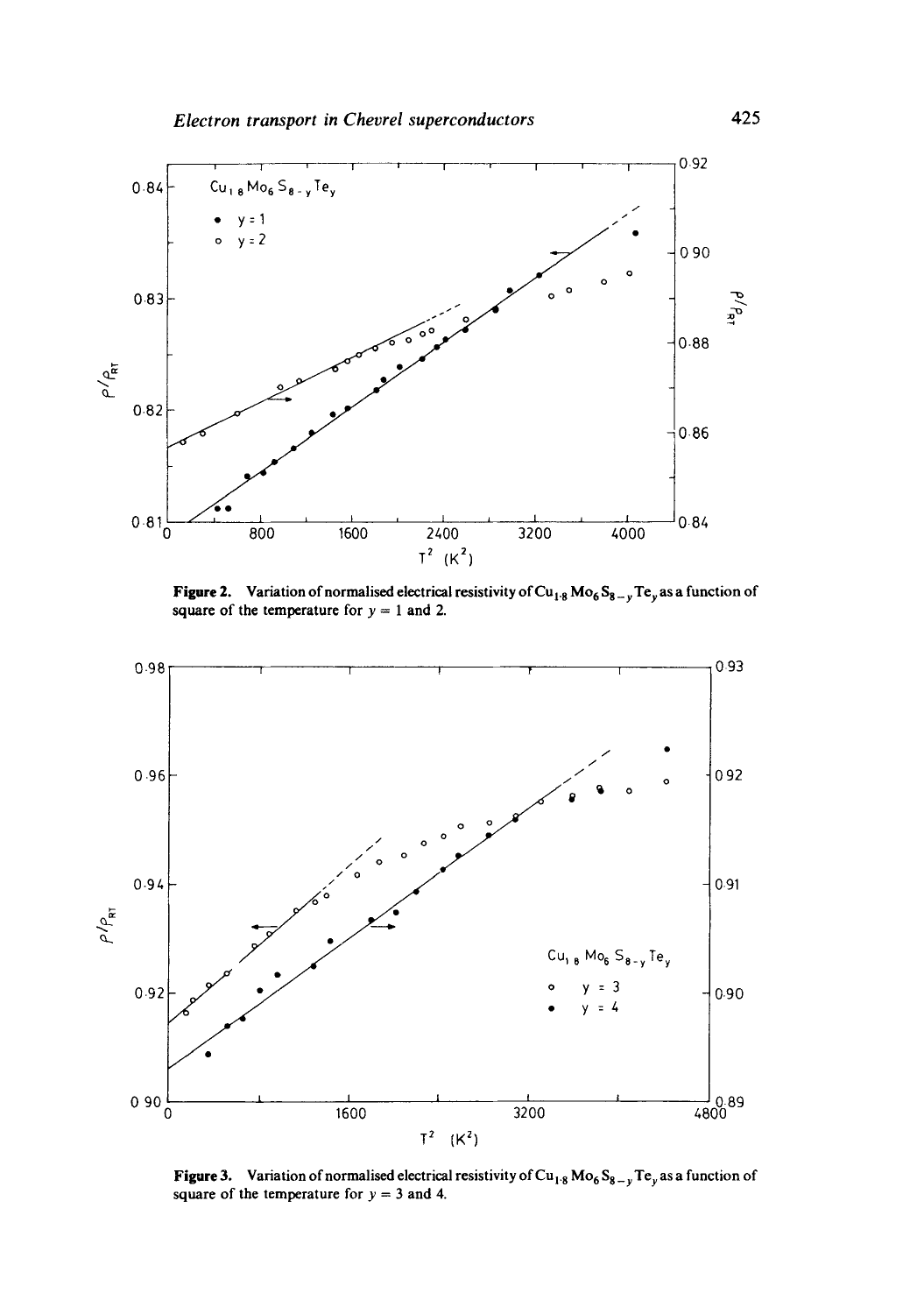# 426 *V Sankaranarayanan, G Ranoarajan and R Srinivasan*

(Sankaranarayanan *et a11984).* An attempt was made to fit the experimental data on the tellurium-substituted compounds to the models suggested by Woodard and Cody (1964), Milewits *et al* (1976) and Morton *et al* (1978). However, no physically meaningful fit could be obtained as the electron-phonon interaction constant for intra and interband scattering in the resistivity expression on these models came out to be negative. Hence, it was thought that to try out a different model for resistivity proposed by Cote and Meisel (1978) from the Ziman (1961) diffraction model for liquid metals. This model was observed to be applicable to amorphous and disordered crystalline materials. Later, Cote and Meisel were able to fit the electrical resistivity of the A-15 superconductors such as  $Nb<sub>3</sub>Sn$  on the basis of the above theory.

#### **3. Electron transport in high resistivity metals**

Mooij (1972) studied a wide variety of amorphous and crystalline materials containing transition metals and found that there exists a correlation between the temperature coefficient of electrical resistivity and the electrical resistivity. The main outcomes of the Mooij correlation are: (i) in high resistivity materials with electrical resistivity,  $\rho > 100 \mu \text{ohm cm}$ ,  $\rho$  is found to be insensitive to the details of the electronic structure and atomic arrangements, (ii) the compounds having  $\rho > 150 \mu \text{ohm cm}$ , have a negative temperature coefficient for the electrical resistivity; and (iii) all alloys, irrespective of the value of electrical resistivity, exhibit a temperature-independent electrical resistivity at high temperature and this property is known as 'saturation' of electrical resistivity.

Most of the features, observed by Mooij, have been successfully explained in the framework of the theory developed by Cote and Meisel (1977). Using the above theory, Cote and Meisel were able to account for the temperature dependence of electrical resistivity of amorphous transition metals. According to their theory, the expression for electrical resistivity can be written as the sum of the 'structure scattering' term and 'thermal scattering' term. This is given by

$$
\rho = \rho_1 + \rho_2,\tag{2}
$$

where  $\rho_1$  is the structure scattering component given by

$$
\rho_1 = C \int_0^1 \dot{a}(\mathbf{K}/2k_f)(\mathbf{K}/2k_F)^3 a(\mathbf{K}) |t(\mathbf{K})|^2 \exp[-2W(\mathbf{K})],
$$
 (3)

and  $\rho_2$  is the thermal scattering term given by

$$
\rho_2 = CD(T/\theta_D)^2 \int_0^1 d(\mathbf{K}/2k_F)(\mathbf{K}/2k_F)^3
$$
  
×  $A^{\rho}(\mathbf{K}) |t(\mathbf{K})|^2 J_2(\theta_D/T) \exp[-2W(\mathbf{K})],$  (4)

where  $C = 12\pi\Omega_0/e^2\hbar v_F^2$  and  $D = 3\hbar^2 K^2/Mk_B\theta_D$ . Here  $\exp(-2W(K))$  represents the Debye-Waller factor,  $A^{\rho}(\mathbf{K})$  is the averaged electrical resistivity structure factor,  $\theta_{p}$  is the Debye temperature  $v_F$  is the Fermi velocity and M is the ionic mass. The integral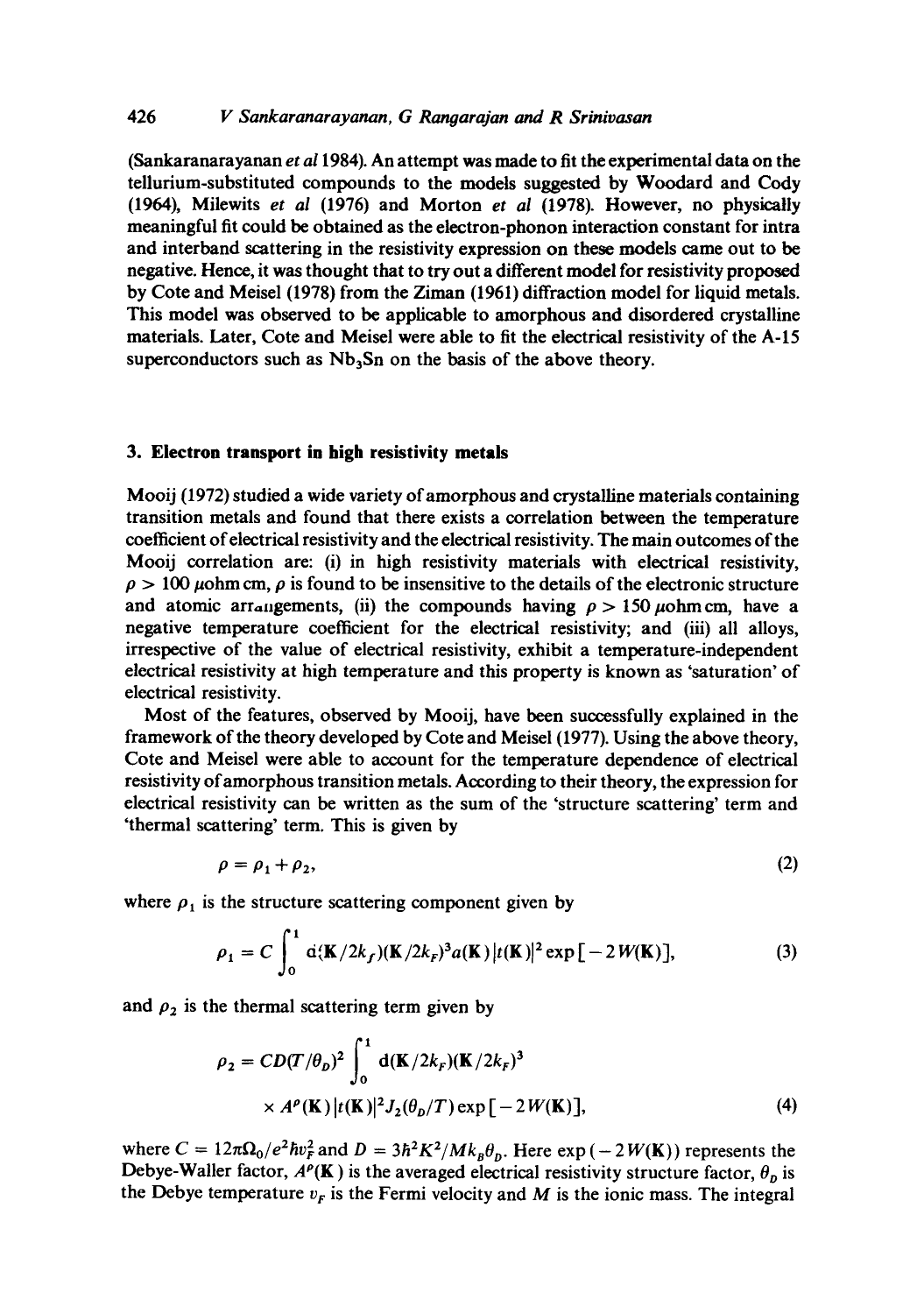$J_2(T)$  is given by

$$
J_2(x) = \int_0^x \frac{x^2 dx}{(e^x - 1)(1 - e^{-x})}.
$$
 (5)

At high temperature,  $T \gg \theta_0$ ,  $J_2(x)$  tends to behave as x and the electrical resistivity should vary as  $T/\theta_n^2$ . On the other hand, in the low temperature range,  $T \ll \theta_n$ ,  $J_2(x)$ attains a constant value of 3.29 and the electrical resistivity varies as  $T^2/\theta_0^3$ . Hence, according to this theory, the electrical resistivity of amorphous and disordered crystalline materials should vary as T at high temperature and as  $T^2$  at low temperature. This behaviour is observed only in the materials with  $\rho < 50 \mu$ ohm cm. However, when  $\rho$  exceeds this limit the electrical resistivity tends to saturate at high temperature instead of having linear temperature dependence.

Cote and Meisel (1978) were also able to explain this property of saturation of electrical resistivity in the high resistivity materials by invoking an important postulate due to Pippard and Ziman. According to this interaction postulate, phonons with wavelengths exceeding the electron mean free path,  $\Lambda$ , are ineffective in electron scattering. The effect of this postulate is to have a low frequency cut-off in the integral over the phonon spectrum which occurs in the diffraction model. According to this postulate, for a Debye spectrum of phonons, the electron-phonon interaction becomes zero for  $\Lambda \geq 2\pi/q_0$ ,  $q_0$  being the Debye wavenumber. This is due to the fact that the electron mean-free path becomes comparable to the interatomic spacing. Hence once this limit is attained further scattering of electrons by phonons does not occur. Then the electrical resistivity *vs* temperature exhibits a saturation at high temperature. On the above basis the expression for electrical resistivity in high resistivity metal is given by

$$
\rho/\rho^* = \left[\rho_{ip}/\rho^* + \rho_0 \exp\left(-2W^*\right)/\rho^*\right] (\rho_{ip}/\rho^* + 1)^{-1},\tag{6}
$$

where  $\rho^*$  is the saturation resistivity and  $\exp(-2W^*)$  is the averaged Debye-Waller factor and  $\rho_{ip}$  is the ideal one-phonon resistivity given by,

$$
\rho_{ip} = \beta (T/\theta_D)^2 \int_0^{\theta_D/T} (x^2/(e^x - 1)(1 - e^{-x})) dx
$$
  
=  $\beta f(T)$ , (7)

where  $\beta$  is a constant. According to (6), the electrical resistivity tends to saturate at high temperature and varies as  $T^2$  at low temperature  $T \ll \theta_p$ .

# **3. Applicability of the Cote-Meisel theory to the Chevrel phase compounds under study**

It has been observed that in these solid solutions the substitutional disorder plays the same role as the disorder due to radiation damage which causes the temperature coefficient of electrical resistivity to decrease. In figure 4 is shown the temperature coefficient of electrical resistivity at 250 K as a function of normalised residual electrical resistivity for the compounds,  $Cu_{18}Mo_{6}S_{8-y}Se_{y}$ ,  $0 \le y \le 8$  and  $Cu_{18}Mo_{6}S_{8-y}Te_{y}$ ,  $0 \leq y \leq 4$ . The correlation obtained is very similar to that obtained by Mooij. In addition to all the above facts both selenium and tellurium-substituted compounds exhibit a  $T^2$  dependence of electrical resistivity at low temperature. Since this  $T^2$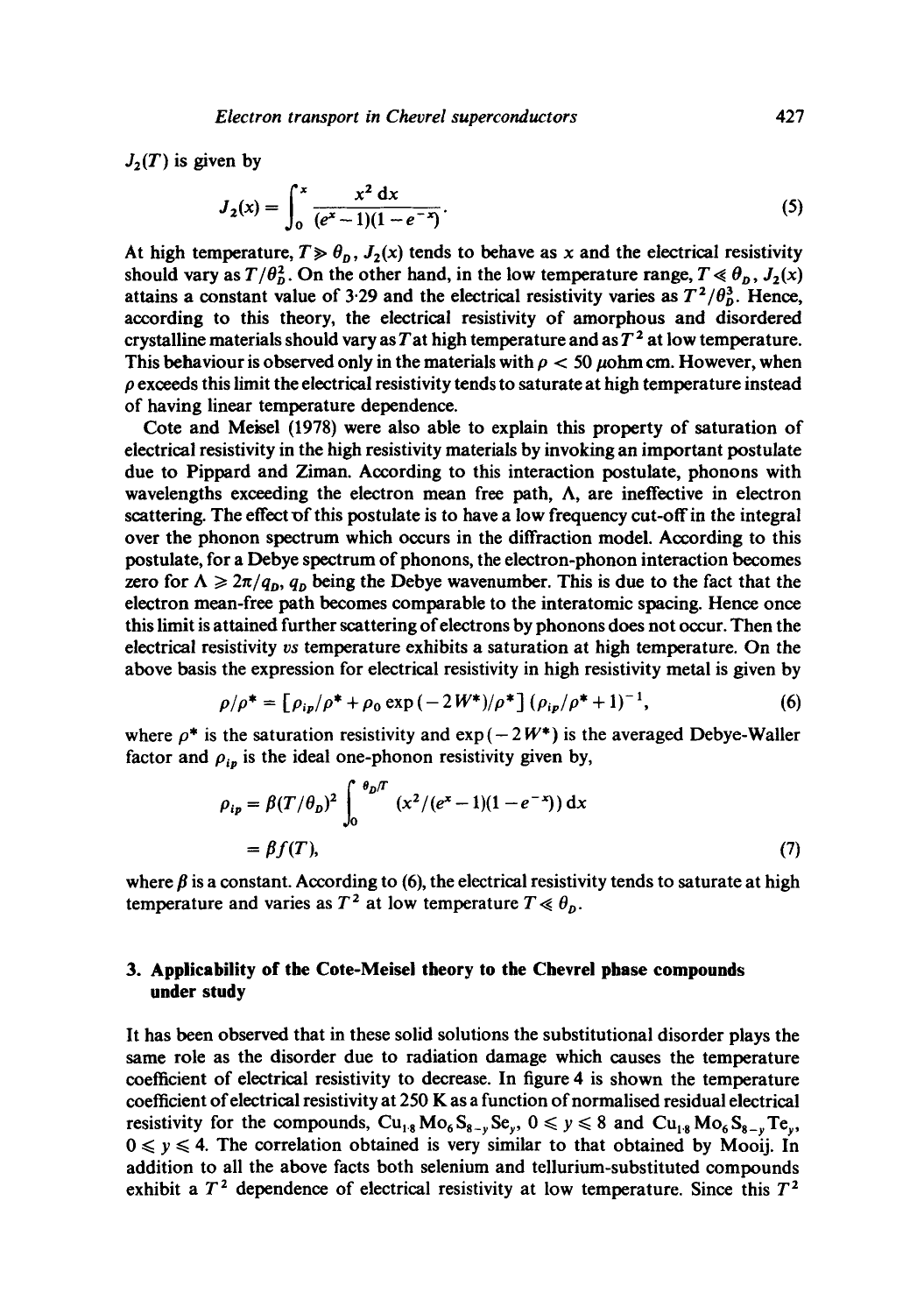

**Figure 4.** Plot of  $\rho^{-1}$  (d $\rho/dT$ ) at 250 K as a function of residual resistivity ratio  $\rho_0/\rho_{BT}$ .

**dependence follows as a natural consequence of the Cote-Meisel theory, it was decided to analyse the electrical resistivity data on these compounds on the basis of this theory.** 

# **4. Analysis of electrical resistivity of Cu<sub>18</sub> Mo<sub>6</sub> S<sub>8-y</sub> Se<sub>y</sub> and Cu<sub>18</sub> Mo<sub>6</sub> S<sub>8-y</sub> Te<sub>y</sub> on the basis of the Cote-Meisel theory**

**Equation (6) was used in the following analysis. As a first approximation the Debye-Waller factor was assumed to be unity and (6), after substituting for**  $\rho_{ip}$ **, can be rewritten as** 

$$
\rho = (\beta f(T) + \rho_0)/(1 + \beta f(T)/\rho^*)
$$
  
= 
$$
[(\beta'/\theta_D^2) f(T) + \rho_0]/[1 + \beta' f(T)/\rho^* \theta_D^2],
$$
 (8)

where  $\beta' = \beta \theta_{\rm b}^2$ .

**Equation (8) can be reduced to the form** 

$$
(\rho - \rho_0) / \rho f(T) = (\beta' / \theta_D^2) [(1/\rho) - (1/\rho^*)]. \tag{9}
$$

Hence, if the Cote-Meisel model is valid for these compounds, the plot of  $(\rho)$  $(-\rho_0)/\rho f(T)$  vs  $1/\rho$  should be a straight line and from the slope and the intercept of the graph  $\beta'$  and  $\rho^*$  can be determined. In the present analysis for selenium-substituted compounds, the  $\theta_{\rho}$  values were assumed to be the same as that used in the transport **theory integral in the model proposed by Morton** *et al* **(1978). In figures 5 and 6, are**  shown the variation of  $(\rho - \rho_0)/\rho f(T)$  with  $\rho_{RT}/\rho$  for the compounds,  $Cu_{1.8}Mo_6$  $S_{8-y}S_{y}$ ,  $y = 0$ , 0.5, 1 and 8, where the overall electrical resistivity variation with **temperature is relatively more. In all the above cases the plot obtained was linear. In the**  case of compounds with  $y = 0, 0.5$  and 8 which exhibit a structural transformation at **about 270, 240 and 170 K respectively (Sankaranarayanan** *et al* **1984), the linear plot was obtained only upto the structural transformation temperature. From the straight**  line fit to the observed data, the values of  $\beta'$  and  $\rho^*$  were obtained.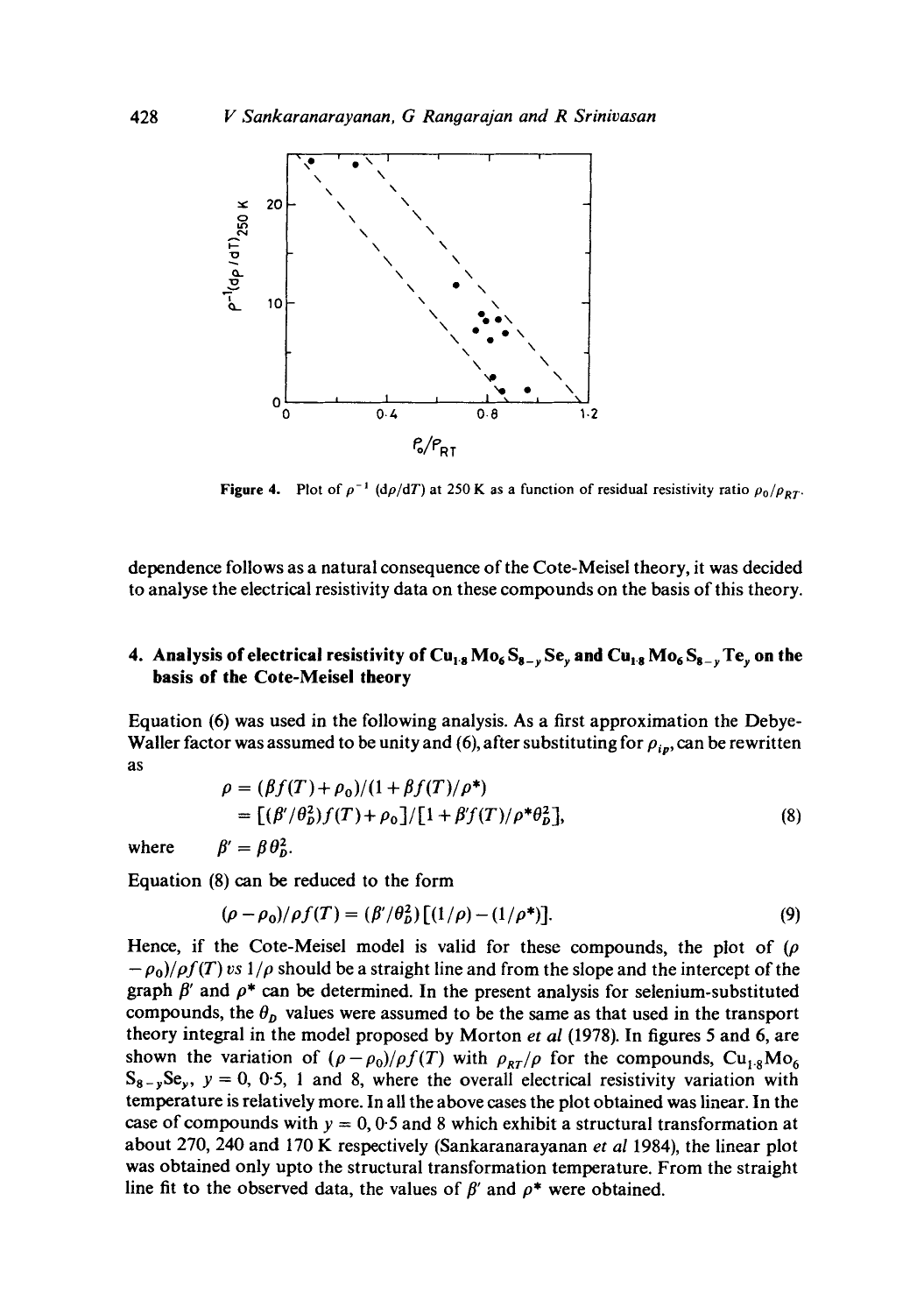

**Figure 5.** Variation of  $(\rho - \rho_0)/\rho f(T)$  as a function of  $\rho_{RT}/\rho$  for the compounds  $Cu_{1.8} Mo_{6}S_{8-v}Se_{v}$ ,  $y = 0$  and 0.5.

In the rest of the selenium and tellurium-substituted compounds, the above procedure could not be adopted since the overall variation of normalised electrical resistivity with temperature is small in these cases. Hence, a computer fit has been made to fit the electrical resistivity data of the above compounds. In the case of telluriumsubstituted compounds  $\theta_p$  was also taken as a parameter to fit equation (9). Figures 7 and 8 give the experimental data points along with the fitted curves for the seleniumsubstituted compounds. The continuous lines in figure 1 represent the fitted curves for the tellurium-substituted compounds. In all the cases the RMS deviation of the fit obtained was less than  $1\%$ . Hence, the normal state electrical resistivity data of both  $Cu_{18}Mo_{6}S_{8-y}Se_{y}$  and  $Cu_{18}Mo_{6}S_{8-y}Te_{y}$  could be fitted to the model proposed by Cote and Meisel for the amorphous and disordered crystalline materials.

The values of the parameters  $\rho^*$ ,  $\beta'$  and  $\theta_D$  obtained from the fit are shown in table 1. It is found that in the case of  $Cu_{18} Mo_6S_{8-y}Se_y, 0 \le y \le 8$  the value of the parameter  $\beta'$ decreases as y increases from zero, reaches a minimum corresponding to  $y = 4$  and then increases with further increase in y. In the case of  $Cu_{18} Mo_6S_{8-y}Te_y$ , though the fit obtained was satisfactory, no systematic variation of the parameters,  $\beta'$  and  $\rho^*$ , with the composition y was observed. In the above analysis the Debye-Waller factor,  $\exp(-2W^*)$  was assumed to be unity throughout the temperature range which may not be valid strictly in these cases. This may be the reason why no systematic variation of the parameters with y is observed in tellurium-substituted compounds.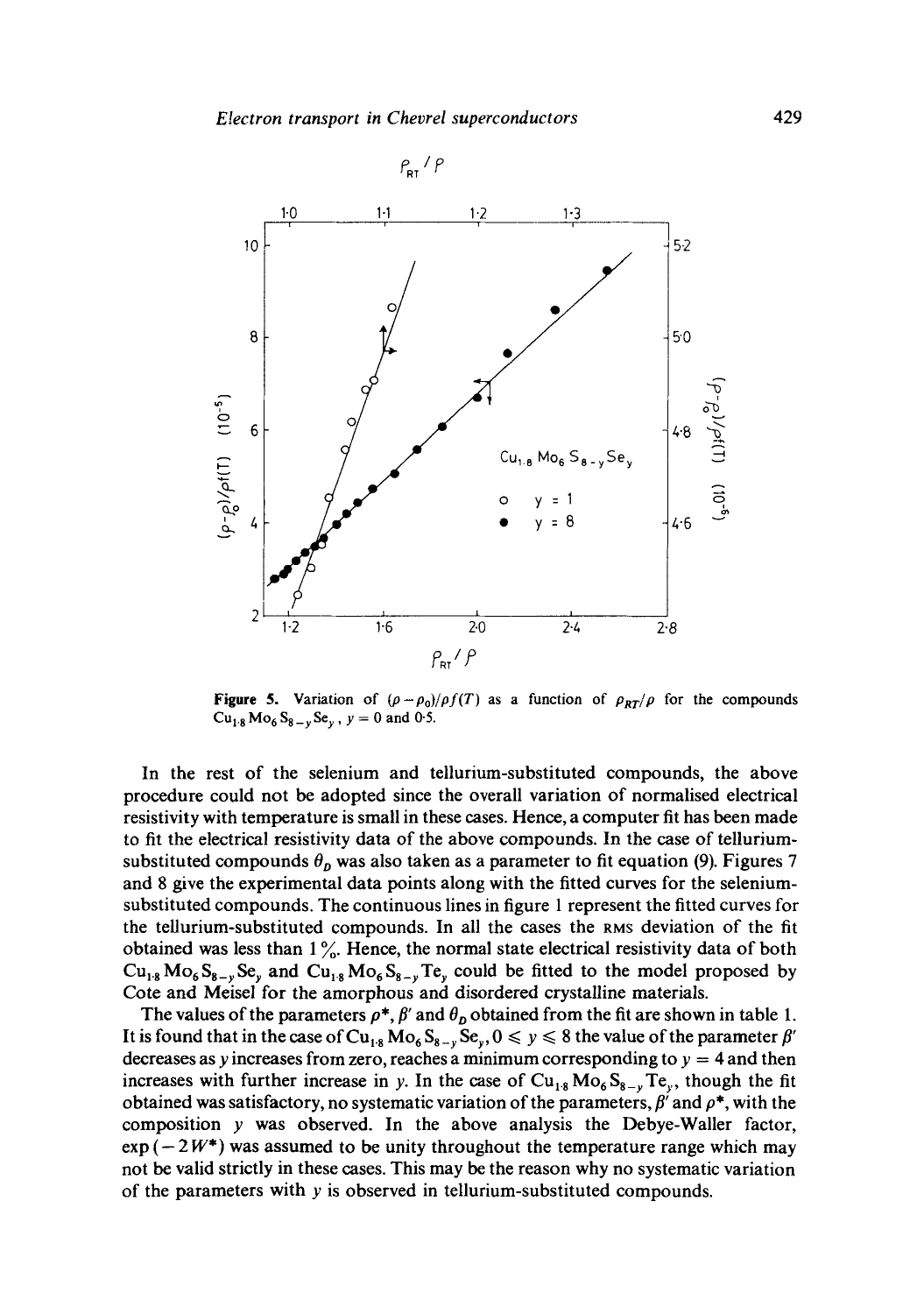

Figure 6. Variation of  $(\rho - \rho_0)/\rho f(T)$  as a function of  $\rho_{RT}/\rho$  for the compounds  $Cu_{1.8} Mo_{6}S_{8-v}Se_{v}$ ,  $y = 1$  and 8.

**Table 1.** Values of the parameters  $\beta'$ ,  $\rho^*$  and  $\theta_D$  for the compounds  $Cu_{1.8}Mo_{6}S_{8-\nu}Se_{\nu}$ ,  $0 \le y \le 8$  and  $Cu_{1.8}Mo_{6}S_{8-v}Te_{v}$ ,  $0 \le y \le 4$ .

| Compound                        | $\beta$ '(K <sup>-2</sup> ) | p*     | $\theta_{D}$<br>(K) |
|---------------------------------|-----------------------------|--------|---------------------|
| $Cu_{1.9}Mo_{6}S_{8}$           | 2.59                        | 1.62   | 265                 |
| $Cu_{1.8}Mo_{6}S_{7.5}Se_{0.5}$ | 1-31                        | 3.65   | 260                 |
| $Cu_{1.8}Mo_{6}S_{7}Se_{1}$     | 0-49                        | 10-51  | 250                 |
| $Cu_{1.8}Mo_{6}S_{5}Se_{3}$     | 0.34                        | 3.94   | 240                 |
| $Cu_{1:8}Mo_{6}S_{4}Se_{4}$     | 0-11                        | 7.1    | 230                 |
| $Cu_{1:8}Mo_{6}S_{3}Se_{5}$     | 0-28                        | 5.5    | 225                 |
| $Cu_{1.9}Mo_{6}Se_{9}$          | 485                         | $1-72$ | 200                 |
| $Cu_{1.8}Mo_{6}S_{7}Te_{1}$     | 0-28                        | 7.32   | 245                 |
| $Cu_{1.8}Mo_{6}S_{6}Te_{2}$     | $1-52$                      | 1.16   | 220                 |
| $Cu_{1.8}Mo_{6}S_{5}Te_{3}$     | 6-03                        | $1-02$ | 200                 |
| $Cu_{1.8}Mo_{6}S_{4}Te_{4}$     | 087                         | 1.31   | 180                 |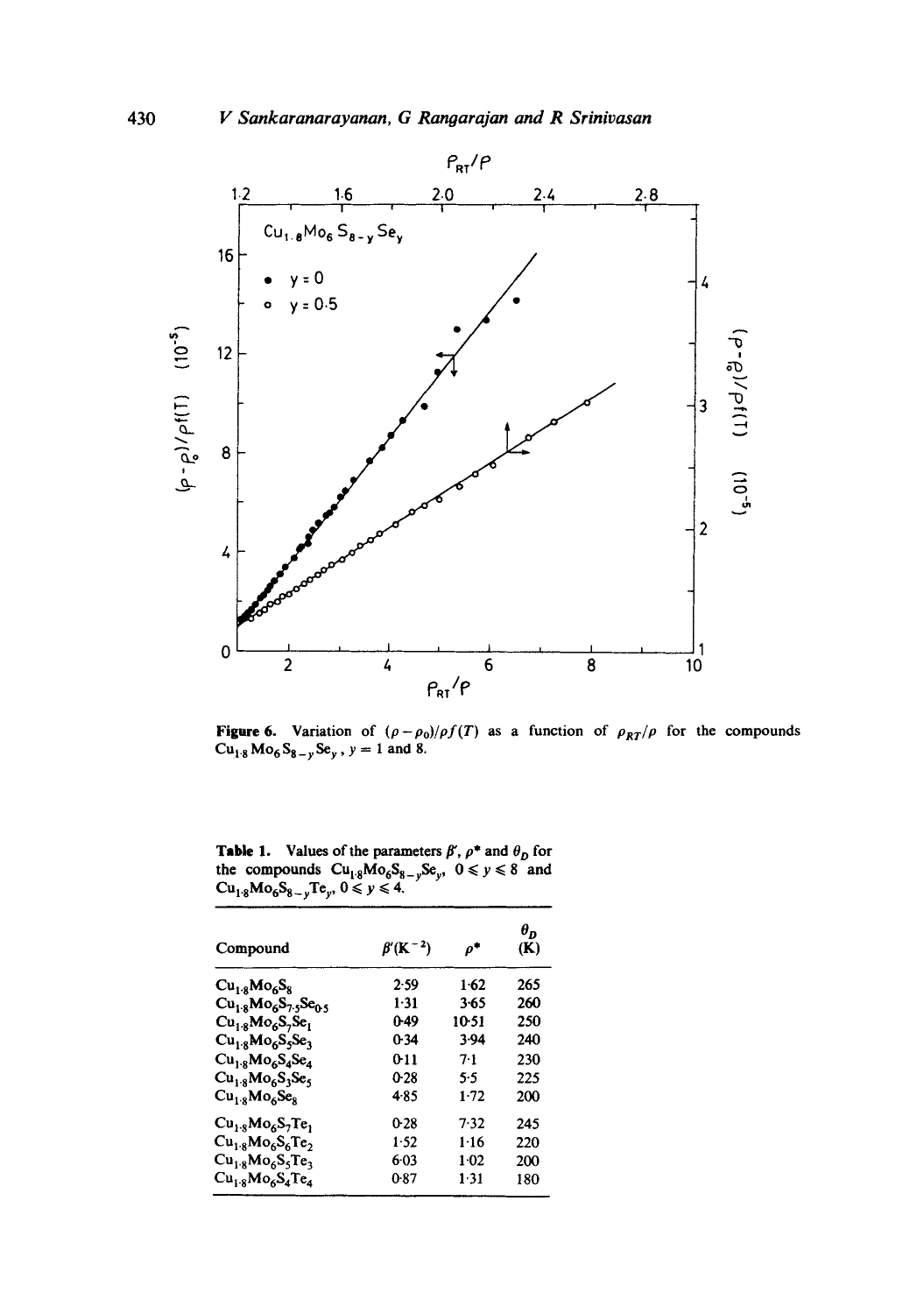